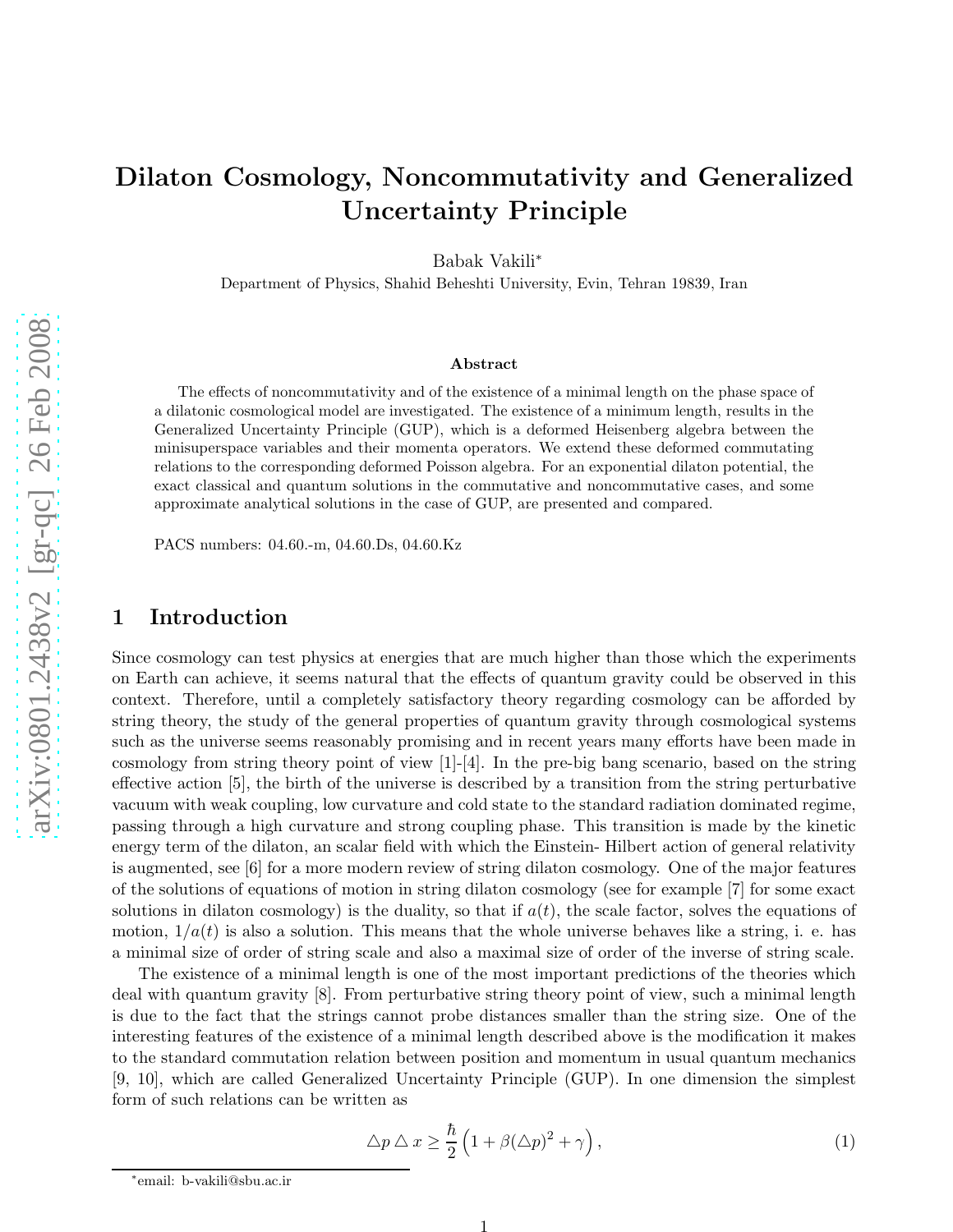where  $\beta$  and  $\gamma$  are positive and independent of  $\Delta x$  and  $\Delta p$ , but may in general depend on the expectation values  $\langle x \rangle$  and  $\langle p \rangle$ . The usual Heisenberg commutation relation can be recovered in the limit  $\beta = \gamma = 0$ . As is clear from equation (1), this equation implies a minimum position uncertainty of  $(\triangle x)_{min} = \hbar \sqrt{\beta}$ , and hence  $\beta$  must be related to the Planck length. Now, it is possible to realize equation (1) from the following commutation relation between position and momentum operators

$$
[x,p] = i\hbar \left(1 + \beta p^2\right),\tag{2}
$$

where we take  $\gamma = \beta \langle p \rangle^2$ . More general cases of such commutation relations are studied in Refs. [11].

One of interesting features of GUP in more than one dimension is that it implies naturally a noncommutative geometric generalization of position space [9]. Noncommutativity between spacetime coordinates was first introduced by Snyder [12], and in more recent times a great deal of interest has been generated in this area of research [13]-[15]. This interest has been gathering pace in recent years because of strong motivations in the development of string and M-theories, [16, 17]. However, noncommutative theories may also be justified in their own right because of the interesting predictions they have made in particle physics, a few examples of which are the  $IR/UV$  mixing and non-locality [18], Lorentz violation [19] and new physics at very short distance scales [19]-[21]. Noncommutative versions of ordinary quantum [22] and classical mechanics [23, 24] have also been studied and shown to be equivalent to their commutative versions if an external magnetic field is added to the Hamiltonian.

In cosmological systems, since the scale factors, matter fields and their conjugate momenta play the role of dynamical variables of the system, introduction of noncommutativity by adopting the approach discussed above is particularly relevant. The resulting noncommutative classical and quantum cosmology of such models have been studied in different works [25]. These and similar works have opened a new window through which some of problems related to cosmology can be looked at and, hopefully, resolved. For example, an investigation of the cosmological constant problem can be found in [26]. In [27] the same problem is carried over to the Kaluza-Klein cosmology. The problem of compactification and stabilization of the extra dimensions in multidimensional cosmology may also be addressed using noncommutative ideas in [28].

In this paper we deal with noncommutativity and GUP in a dilaton cosmological model with an exponential dilaton potential and to facilitate solutions for the case under consideration, we choose a suitable metric. Our approach to GUP is through its introduction in phase space constructed by minisuperspace fields and their conjugate momenta [29]. In general GUP in its original form (see [9, 10]) implies a noncommutative underlying geometry for space time. But formulation of gravity in a noncommutative space time is highly nonlinear and setting up cosmological models is not an easy task. Here our aim is to study some aspects regarding the application of the GUP framework in quantum cosmology, i. e. in the context of a minisuperspace reduction of the dynamics. As is well-known in the minisuperspace approach of quantum cosmology, which is based on the canonical quantization procedure, one first freezes a large number of degrees of freedom by imposition of symmetries on the spacial part of the metric and then quantizes the remaining ones. Therefore, in the absence of a full theory of quantum gravity, quantum cosmology is a quantum mechanical toy model with a finite degrees of freedom which is a simple arena to test ideas and constructions which can be introduced in quantum general relativity. In this respect, the GUP approach to quantum cosmology appears to have physical grounds. In fact, one notes that a deformation of the canonical Heisenberg algebra immediately leads to a generalized uncertainty principle. In other words, the GUP scheme relies on a modification of the canonical quantization prescriptions and, in this respect, it can be reliably applied to any dynamical system (see [30] for a more clear explanation on the GUP in the minisuperspace dynamics). Since our model has two degrees of freedom, the scale factor a and the dilaton  $\phi$ , with a change of variables, we have a set of dynamical variables  $(x, y)$ , which are suitable candidates for introducing noncommutativity and GUP in the phase space of the problem at hand. We present exact solutions of classical and quantum commutative and noncommutative cosmology. Also in the case when the minisuperspace variables obey the GUP commutating relations, we obtain approximate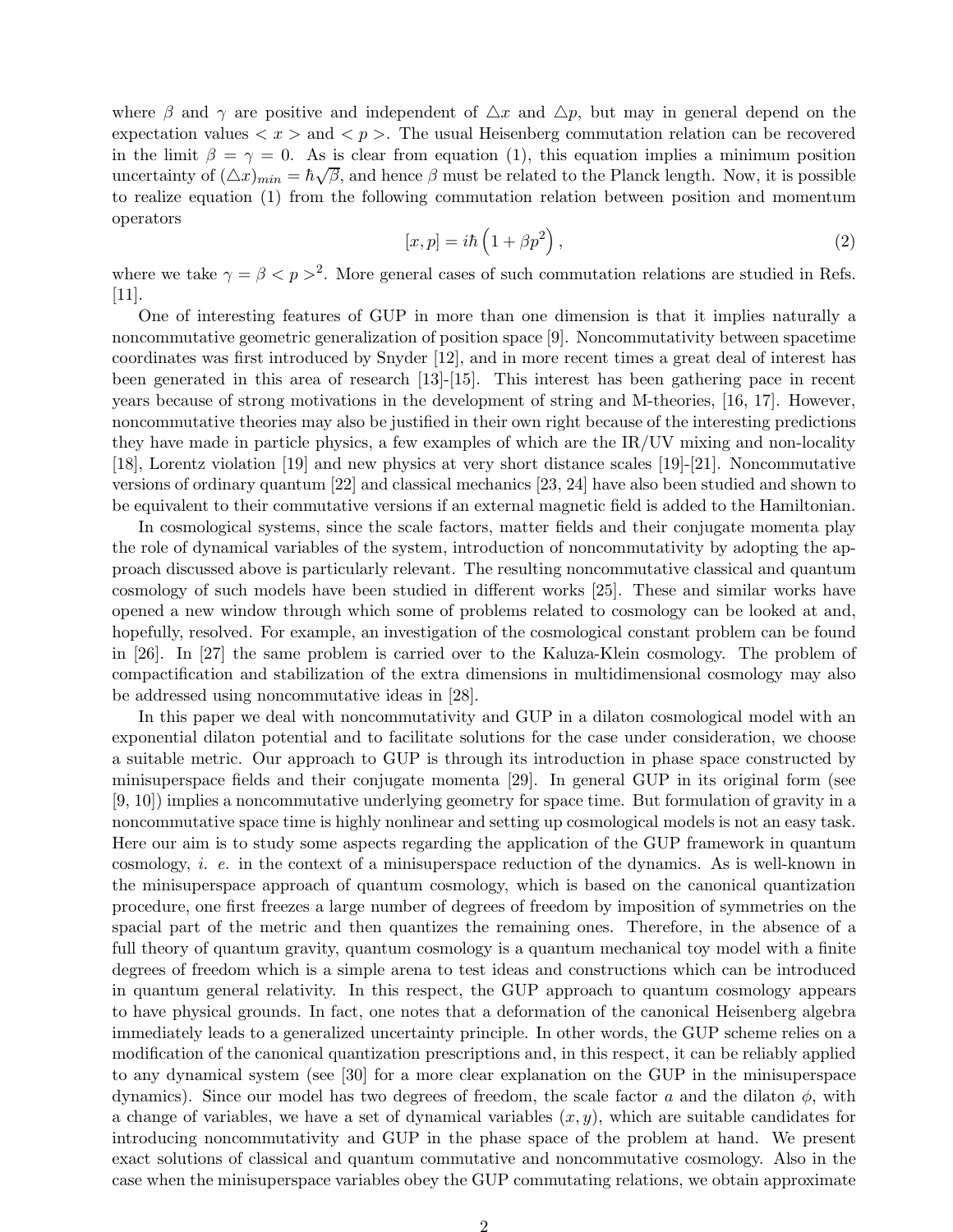analytical solutions for the corresponding classical and quantum cosmology. Finally, we compare and contrast these solutions at both classical and quantum levels.

### 2 The model

In  $D = 4$  dimension lowest order gravi-dilaton effective action, in the string frame, can be written as [31]

$$
S = -\frac{1}{2\lambda_s} \int d^4x \sqrt{-g} e^{-\phi} \left( \mathcal{R} + \partial_\mu \phi \partial^\mu \phi + V(\phi) \right), \tag{3}
$$

where  $\phi$  is the dilaton field,  $\lambda_s$  is the fundamental string length  $l_s$  parameter and  $V(\phi)$  is the dilaton potential. In the string frame our fundamental unit is the string length  $l_s$ , and thus the Planck mass, which is the effective coefficient of the Ricci scalar  $R$ , varies with the dilaton. One can also write the action in the Einstein frame, for which the fundamental unit is the Planck length. Since the Planck length is more appropriate for our purpose, we prefer to work in the Einstein frame. In [4], it is shown in details that action (3) in the Einstein frame takes the form

$$
S = -\frac{M_4^2}{2} \int d^4x \sqrt{-g} \left( \mathcal{R} - \frac{1}{2} \partial_\mu \phi \partial^\mu \phi - V(\phi) \right), \tag{4}
$$

where now all quantities in the action are in the Einstein frame. We consider a spatially flat FRW spacetime which, following [32], is specified by the metric

$$
ds^{2} = -\frac{N^{2}(t)}{a^{2}(t)}dt^{2} + a^{2}(t)\delta_{ij}dx^{i}dx^{j}.
$$
\n(5)

Here  $N(t)$  is the lapse function and  $a(t)$  represents the scale factor of the universe. The square of the scale factor dividing the lapse function turns out to simplify the calculations and makes the Hamiltonian quadratic. Now, it is easy to show that the effective Lagrangian of the model can be written in the form

$$
\mathcal{L} = \frac{1}{N} \left( -\frac{1}{2} a^2 \dot{a}^2 + \frac{1}{2} a^4 \dot{\phi}^2 \right) - N a^2 V(\phi). \tag{6}
$$

To simplify the above Lagrangian, let us introduce a new set of variables [33]

$$
x = \frac{a^2}{2}\cosh\alpha\phi, \quad y = \frac{a^2}{2}\sinh\alpha\phi,
$$
 (7)

where  $\alpha$  is a positive constant. In terms of these new variables the Lagrangian (6) takes the form

$$
\mathcal{L} = \frac{1}{2N} \left( \dot{y}^2 - \dot{x}^2 \right) - 2N \left( x - y \right) e^{\alpha \phi} V(\phi). \tag{8}
$$

From now on, we choose an exponential potential

$$
V(\phi) = \frac{V_0}{2} e^{-\alpha \phi},\tag{9}
$$

which simplifies the last term in the Lagrangian (8) leading to

$$
\mathcal{L} = \frac{1}{2N} \left( \dot{y}^2 - \dot{x}^2 \right) - NV_0 \left( x - y \right),\tag{10}
$$

with the corresponding Hamiltonian constraint written as

$$
\mathcal{H} = -\frac{1}{2}p_x^2 + \frac{1}{2}p_y^2 + V_0(x - y). \tag{11}
$$

Note that the minisuperspace of the above model is a two-dimensional manifold  $0 < a < \infty$ ,  $-\infty <$  $\phi < +\infty$ . According to [34], its nonsingular boundary is the line  $a = 0$  with  $|\phi| < +\infty$ , while at the singular boundary, at least one of the two variables is infinite. In terms of the variables x and y, introduced in (7), the minisuperspace is recovered by  $x > 0$ ,  $x > |y|$ , and the nonsingular boundary may be represented by  $x = y = 0$ .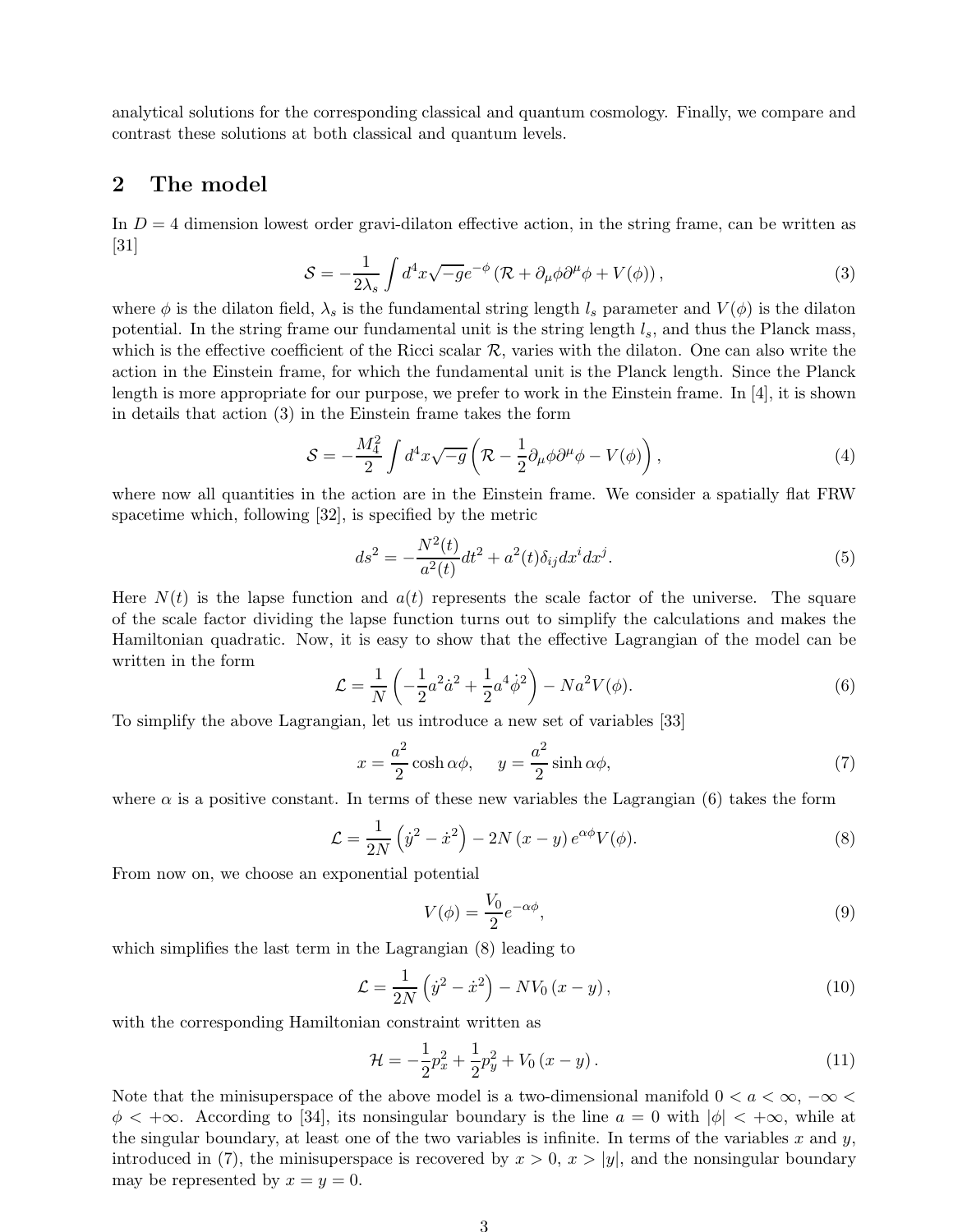### 3 Classical cosmology

The classical and quantum solutions of the model described by Hamiltonian (11) can be easily obtained. Since our aim here is to compare the commutative solutions with noncommutative and GUP solutions, in what follows we consider commutative, noncommutative and GUP classical cosmologies, and compare the results with each other. In the next section we shall deal with the quantum cosmology of the model.

### 3.1 Commutative case

The Poisson brackets for the classical phase space variables are

$$
\{x_i, x_j\} = \{p_i, p_j\} = 0, \quad \{x_i, p_j\} = \delta_{ij}, \tag{12}
$$

where  $x_i(i = 1, 2) = x, y$  and  $p_i(i = 1, 2) = p_x, p_y$ . Therefore, the equations of motion become (in  $N = 1$  gauge)

$$
\dot{x} = \{x, \mathcal{H}\} = -p_x, \quad \dot{p}_x = \{p_x, \mathcal{H}\} = -V_0,\tag{13}
$$

$$
\dot{y} = \{y, \mathcal{H}\} = p_y, \quad \dot{p}_y = \{p_y, \mathcal{H}\} = V_0,
$$
\n(14)

Equations (13) and (14) can be immediately integrated to yield

$$
x(t) = \frac{1}{2}V_0t^2 - p_{0x}t + x_0, \quad p_x(t) = -V_0t + p_{0x}, \tag{15}
$$

$$
y(t) = \frac{1}{2}V_0t^2 + p_{0y}t + y_0, \quad p_y(t) = V_0t + p_{0y}.
$$
 (16)

Now, these solutions must satisfy the zero energy condition,  $\mathcal{H} = 0$ . Thus, substitution of equations (15) and (16) into (11) gives a relation between integration constants as

$$
p_{0y}^2 - p_{0x}^2 = 2V_0(y_0 - x_0). \tag{17}
$$

Equations (15) and (16) are like the equation of motion for a particle moving in a plane with its acceleration components equal to  $V_0$ , while  $-p_x(t)$  and  $p_y(t)$  play the role of its velocity. Note that the condition  $x > 0$  implies that  $p_{0x}^2 - 2V_0x_0 < 0$ , thus, equation (17) results in  $p_{0y}^2 - 2V_0y_0 < 0$ , which means that  $y > 0$ . Therefore, in classical cosmology only half of the minisuperspace:  $x > y > 0$  or  $(a > 0, \phi > 0)$  is recovered by the dynamical variables  $x(t)$  and  $y(t)$ . Now, using relations (7) we can find the scale factor and dilaton field as (to get a more simple form we take  $x_0 = y_0$  and  $p_{0x} = p_{0y}$ which of course satisfy the condition (17))

$$
a(t) = \left[8|p_{0x}|V_0t^3 + 16x_0|p_{0x}|t\right]^{1/4},\tag{18}
$$

$$
\phi(t) = \frac{1}{2\alpha} \ln \left( \frac{V_0 t^2 + 2x_0}{2|p_{0x}|} \right).
$$
\n(19)

The limiting behavior of  $a(t)$  and  $\phi(t)$  in the early and late times is then as follows

$$
a(t) \sim t^{1/4}, \quad \phi(t) \sim \text{const.}, \quad t \ll 1,
$$
\n
$$
(20)
$$

$$
a(t) \sim t^{3/4}, \quad \phi(t) \sim \ln t, \quad t >> 1. \tag{21}
$$

A remark about the above analyze is that we use a nonstandard parametrization of FRW metric, this is done in order to simplify the calculations and have manageable Lagrangian for the noncommutative deformation. As is well-known usually the introduction of the lapse function gives a new parametrization of time, but if  $N(t) = 1$  one returns to the usual cosmic time where in our parametrization this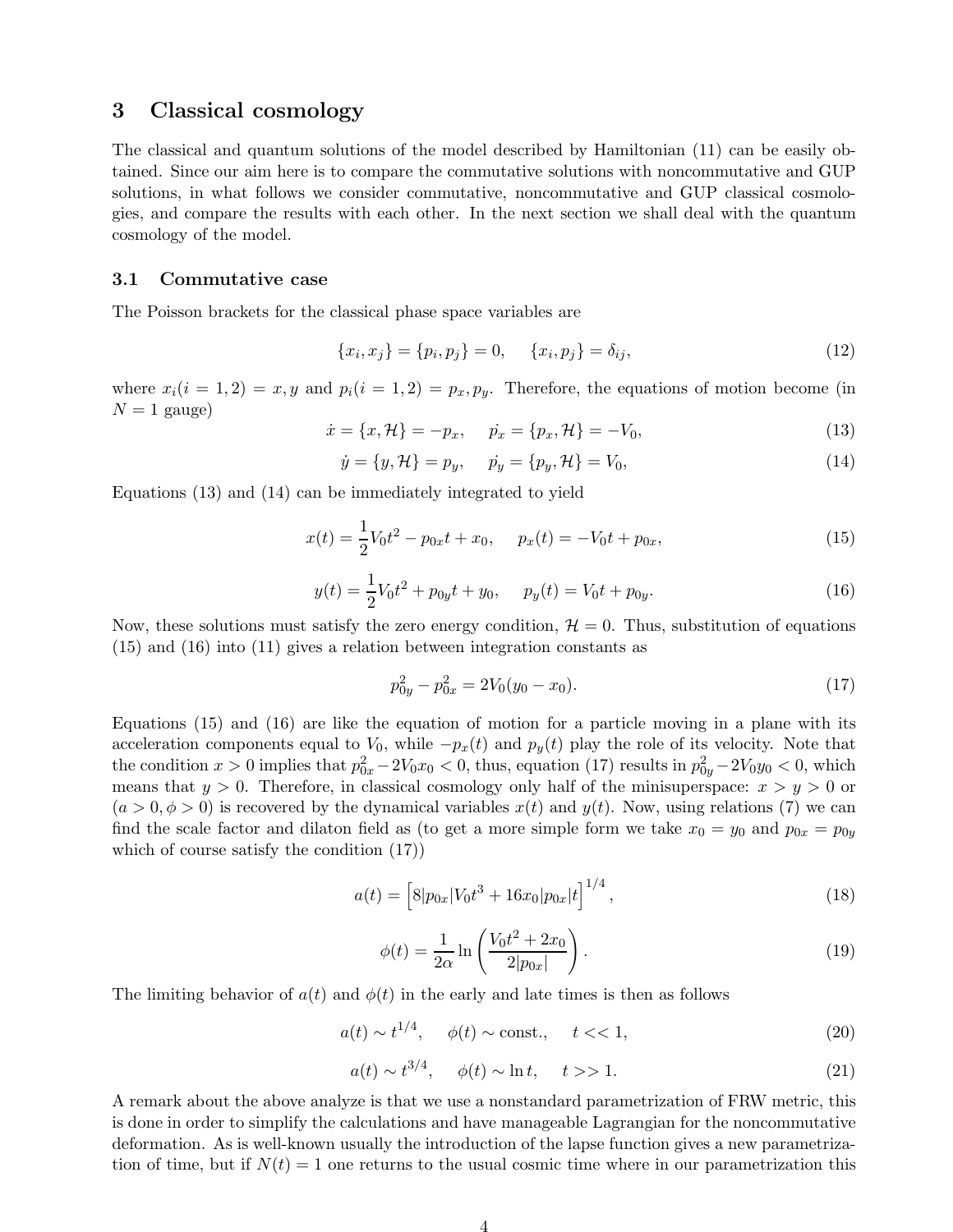is not the case. Therefore, let us translate these results in terms of the cosmic time  $\tau$ . Using its relationship with our time parameter  $t$ , that is

$$
d\tau = \frac{1}{a(t)}dt,\t\t(22)
$$

we obtain

$$
\tau \sim t^{3/4}
$$
  $t < 1$ , and  $\tau \sim t^{1/4}$   $t > 1$ . (23)

Therefore, the behavior of scale factor and the dilatonic field in the early and late (cosmic) times is as

$$
a(\tau) \sim \tau^{1/3}, \quad \phi(\tau) \sim \text{const.} \quad \tau \ll 1,
$$
\n<sup>(24)</sup>

$$
a(\tau) \sim \tau^3, \quad \phi(\tau) \sim \ln \tau \quad \tau >> 1. \tag{25}
$$

We see that in the usual commutative phase space of our model the scale factor has a decelerated expansion in early times while undergoes an accelerated phase in its late time evolution due to a constant and growing with time dilatonic field respectively. These results are comparable with those that are presented in the last paper of [25] where in which the authors used the gauge  $d\tau = a^3 dt$ .

#### 3.2 Noncommutative case

Let us now concentrate on the noncommutativity concepts in classical cosmology. Noncommutativity in classical physics [23] is described by a deformed product, also known as the Moyal product law between two arbitrary functions of position and momenta as

$$
(f *_{\alpha} g)(x) = \exp\left[\frac{1}{2}\alpha^{ab}\partial_{a}^{(1)}\partial_{b}^{(2)}\right]f(x_{1})g(x_{2})|_{x_{1}=x_{2}=x},
$$
\n(26)

such that

$$
\alpha_{ab} = \begin{pmatrix} \theta_{ij} & \delta_{ij} + \sigma_{ij} \\ -\delta_{ij} - \sigma_{ij} & \beta_{ij} \end{pmatrix},
$$
\n(27)

where the  $N \times N$  matrices  $\theta$  and  $\beta$  are assumed to be antisymmetric with 2N being the dimension of the classical phase space, represents the noncommutativity in coordinates and momenta, respectively. With this product law, the deformed Poisson brackets can be written as

$$
\{f,g\}_{\alpha} = f *_{\alpha} g - g *_{\alpha} f. \tag{28}
$$

A simple calculation shows that

$$
\{x_i, x_j\}_{\alpha} = \theta_{ij}, \quad \{x_i, p_j\}_{\alpha} = \delta_{ij} + \sigma_{ij}, \quad \{p_i, p_j\}_{\alpha} = \beta_{ij}.
$$
\n(29)

Now, consider the following transformations on the classical phase-space

$$
x'_{i} = x_{i} - \frac{1}{2}\theta_{ij}p^{j}, \quad p'_{i} = p_{i} + \frac{1}{2}\beta_{ij}x^{j}.
$$
 (30)

It can easily be checked that if  $(x_i, p_j)$  obey the usual Poisson algebra (12), then

$$
\{x'_{i}, x'_{j}\} = \theta_{ij}, \quad \{x'_{i}, p'_{j}\} = \delta_{ij} + \sigma_{ij}, \quad \{p'_{i}, p'_{j}\} = \beta_{ij},
$$
\n(31)

where  $\sigma_{ij} = -\frac{1}{8} \left( \theta_i^k \beta_{kj} + \beta_i^k \theta_{kj} \right)$ . These commutative relations are the same as (29). Consequently, for introducing noncommutativity, it is more convenient to work with Poisson brackets (31) than  $\alpha$ -star deformed Poisson brackets (29). It is important to note that the relations represented by equations (29) are defined in the spirit of the Moyal product given above. However, in the relations defined by (31), the variables  $(x_i, p_j)$  obey the usual Poisson bracket relations so that the two sets of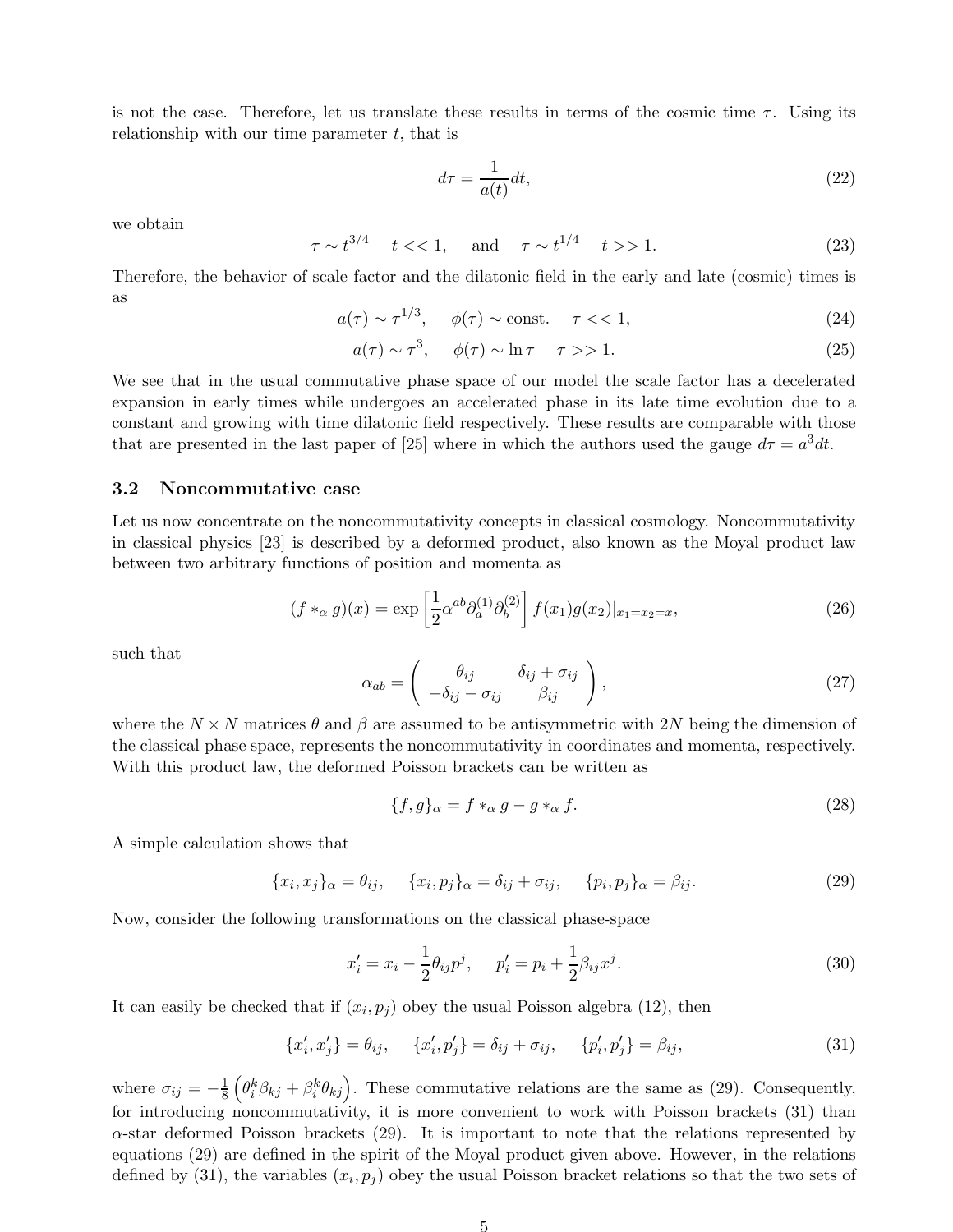deformed and ordinary Poisson brackets represented by relations (29) and (31) should be considered as distinct.

In this work we consider a noncommutative phase space in which  $\beta_{ij} = 0$  and so that  $\sigma_{ij} = 0$ , i.e. the Poisson brackets of the phase-space variables are as follows

$$
\{x_{nc}, y_{nc}\} = \theta, \quad \{x_{inc}, p_{jnc}\} = \delta_{ij}, \quad \{p_{inc}, p_{jnc}\} = 0.
$$
 (32)

With the noncommutative phase space defined above, we consider the Hamiltonian of the noncommutative model as having the same functional form as equation (11), but in which the dynamical variables satisfy the above-deformed Poisson brackets, that is

$$
\mathcal{H}_{nc} = -\frac{1}{2}p_{xnc}^2 + \frac{1}{2}p_{ync}^2 + V_0(x_{nc} - y_{nc}).
$$
\n(33)

Therefore, the equations of motion read

$$
\dot{x_{nc}} = \{x_{nc}, \mathcal{H}_{nc}\} = -p_{xnc} - \theta V_0, \quad \dot{p_{xnc}} = \{p_{xnc}, \mathcal{H}_{nc}\} = -V_0,\tag{34}
$$

$$
\dot{y_{nc}} = \{y_{nc}, \mathcal{H}_{nc}\} = p_{ync} - \theta V_0, \quad \dot{p_{ync}} = \{p_{ync}, \mathcal{H}_{nc}\} = V_0.
$$
\n(35)

The above equations are similar to equations (13) and (14) in the commutative case. Their solutions are therefore as follows

$$
x_{nc} = \frac{1}{2}V_0t^2 - (p_{0x} + \theta V_0)t + x_0, \quad p_{xnc} = -V_0t + p_{0x}, \tag{36}
$$

$$
y_{nc} = \frac{1}{2}V_0t^2 + (p_{0y} - \theta V_0)t + y_0, \quad p_{ync} = V_0t + p_{0y}.
$$
 (37)

The requirement that these solutions must satisfy the noncommutative Hamiltonian constraint  $\mathcal{H}_{nc}$  = 0, gives us again the relation (17) between integration constants. As mentioned before, instead of dealing with the noncommutative variables we can construct, with the help of transformations (30), a set of commutative dynamical variables  $x, y$  obeying the usual Poisson brackets (12) which, for the problem at hand read

$$
p_{x_{nc}} = p_x, \quad p_{y_{nc}} = p_y, \n x_{nc} = x - \frac{1}{2}\theta p_y, \quad y_{nc} = y + \frac{1}{2}\theta p_x.
$$
\n(38)

In terms of these commutative variables the Hamiltonian takes the form

$$
\mathcal{H} = -\frac{1}{2}p_x^2 + \frac{1}{2}p_y^2 + V_0(x - y) - \frac{1}{2}\theta V_0(p_x + p_y).
$$
 (39)

Therefore, we have the following equations of motion

$$
\dot{x} = \{x, \mathcal{H}\} = -p_x - \frac{1}{2}\theta V_0, \quad \dot{p}_x = \{p_x, \mathcal{H}\} = -V_0,\tag{40}
$$

$$
\dot{y} = \{y, \mathcal{H}\} = p_y - \frac{1}{2}\theta V_0, \quad \dot{p}_y = \{p_y, \mathcal{H}\} = V_0.
$$
\n(41)

The solutions of the above equations can be straightforwardly obtained in the same manner as that of system  $(13)-(14)$ . It is easy to check that the action of transformations (38) on the solutions of system (40)-(41) is to recover solutions (36)-(37). We see that the effects of noncommutative parameter  $\theta$ appears only in the initial velocity of the evolution. This means that noncommutativity in phase space shows itself in the early epoch of the cosmic evolution and when time grows the differences between commutative solutions (15), (16) and noncommutative solutions (36), (37) disappear. To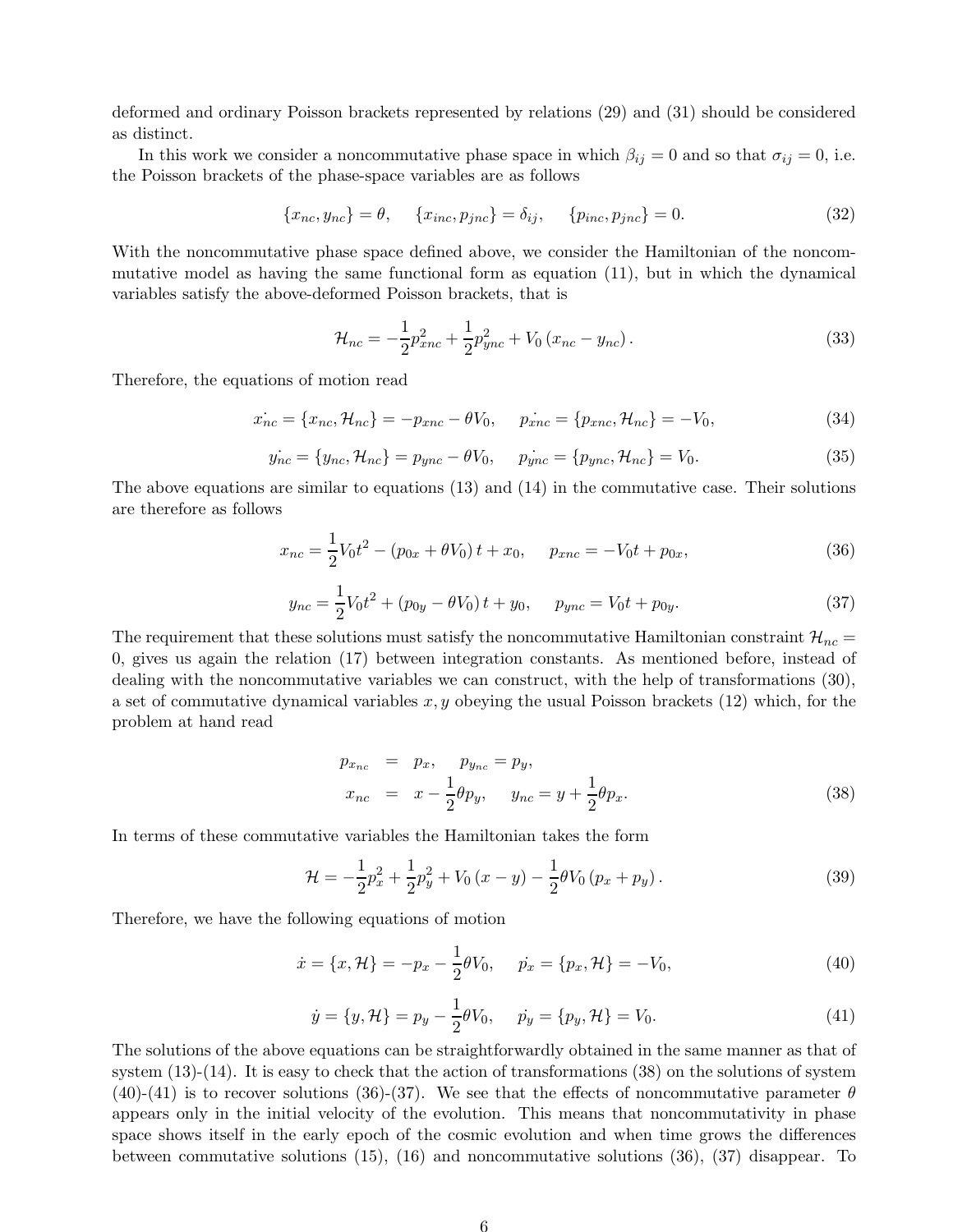make this issue more clear, let us return to the variables  $a(t)$  and  $\phi(t)$  using the transformation (7). Choosing again  $x_0 = y_0$  and  $p_{0x} = p_{0y}$  we obtain

$$
a_{nc}(t) = \left[8|p_{0x}|V_0t^3 + 16\theta|p_{0x}|t^2 + 16x_0|p_{0x}|t\right]^{1/4},\tag{42}
$$

$$
\phi_{nc}(t) = \frac{1}{2\alpha} \ln \left| \frac{V_0 t^2 - 2\theta V_0 t + 2x_0}{2p_{0x}} \right|.
$$
\n(43)

The late time  $(t >> 1)$  behavior of  $a_{nc}(t)$  and  $\phi_{nc}(t)$  is the same as (21). On the other hand in the regime  $t \ll 1$ , considering  $\theta$ -term in (42) and (43) we obtain

$$
a_{nc}(t) \sim \theta^{1/4} t^{1/2}, \quad \phi_{nc}(t) \sim \ln(\theta t), \quad t < 1.
$$
 (44)

In this limit the cosmic time  $d\tau = \frac{1}{a}dt$  takes the form

$$
\tau \sim \theta^{-1/4} t^{1/2},\tag{45}
$$

and then the early (cosmic) time behavior of the scale factor and the dilatonic field is as follows

$$
a_{nc}(\tau) \sim \theta^{1/2} \tau, \quad \phi_{nc}(\tau) \sim \ln(\theta^{3/2} \tau^2), \quad \tau \ll 1. \tag{46}
$$

We see that noncommutativity causes a uniform expansion (not decelerated expansion) in the early times of cosmic evolution.

#### 3.3 Classical cosmology with GUP

In more than one dimension a natural generalization of equation (2) is defined by the following commutation relations [9]

$$
[x_i, p_j] = i \left( \delta_{ij} + \beta \delta_{ij} p^2 + \beta' p_i p_j \right), \qquad (47)
$$

where  $p^2 = \sum p_i p_i$  and  $\beta, \beta' > 0$  are considered as small quantities of first order. Also, assuming that

$$
[p_i, p_j] = 0,\t\t(48)
$$

the commutation relations for the coordinates are obtained as

$$
[x_i, x_j] = i \frac{(2\beta - \beta') + (2\beta + \beta')\beta p^2}{1 + \beta p^2} (p_i x_j - p_j x_i).
$$
 (49)

As it is clear from the above expression, the coordinates do not commute. This means that to construct the Hilbert space representations, one cannot work in position space. It is therefore more convenient to work in momentum space. However, since in quantum cosmology the wave function of the universe in momentum space has no suitable interpretation, we restrict ourselves to the special case  $\beta' = 2\beta$ . As one can see immediately from equation (49), the coordinates commute to first order in  $\beta$  and thus a coordinate representation can be defined. Now, it is easy to show that the following representation of the momentum operator in position space satisfies relations (47) and (48) (with  $\beta' = 2\beta$ ) to first order in  $\beta$ 

$$
p_i = -i \left( 1 - \frac{\beta}{3} \frac{\partial^2}{\partial x_i^2} \right) \frac{\partial}{\partial x_i}.
$$
\n
$$
(50)
$$

A comment on the above issue is that applying the GUP to a curved background such as a cosmological model needs some modifications [35]. Here, since we apply the GUP to the minisuperspace variables  $x, y$  which correspond to a Minkowskian metric, we can safely use the above expressions without any modifications. Now, it is possible to realize equations  $(47)-(50)$  from the following commutation relations between position and momentum operators

$$
[x, p_x] = i \left( 1 + \beta p^2 + 2\beta p_x^2 \right), \quad [y, p_y] = i \left( 1 + \beta p^2 + 2\beta p_y^2 \right), \tag{51}
$$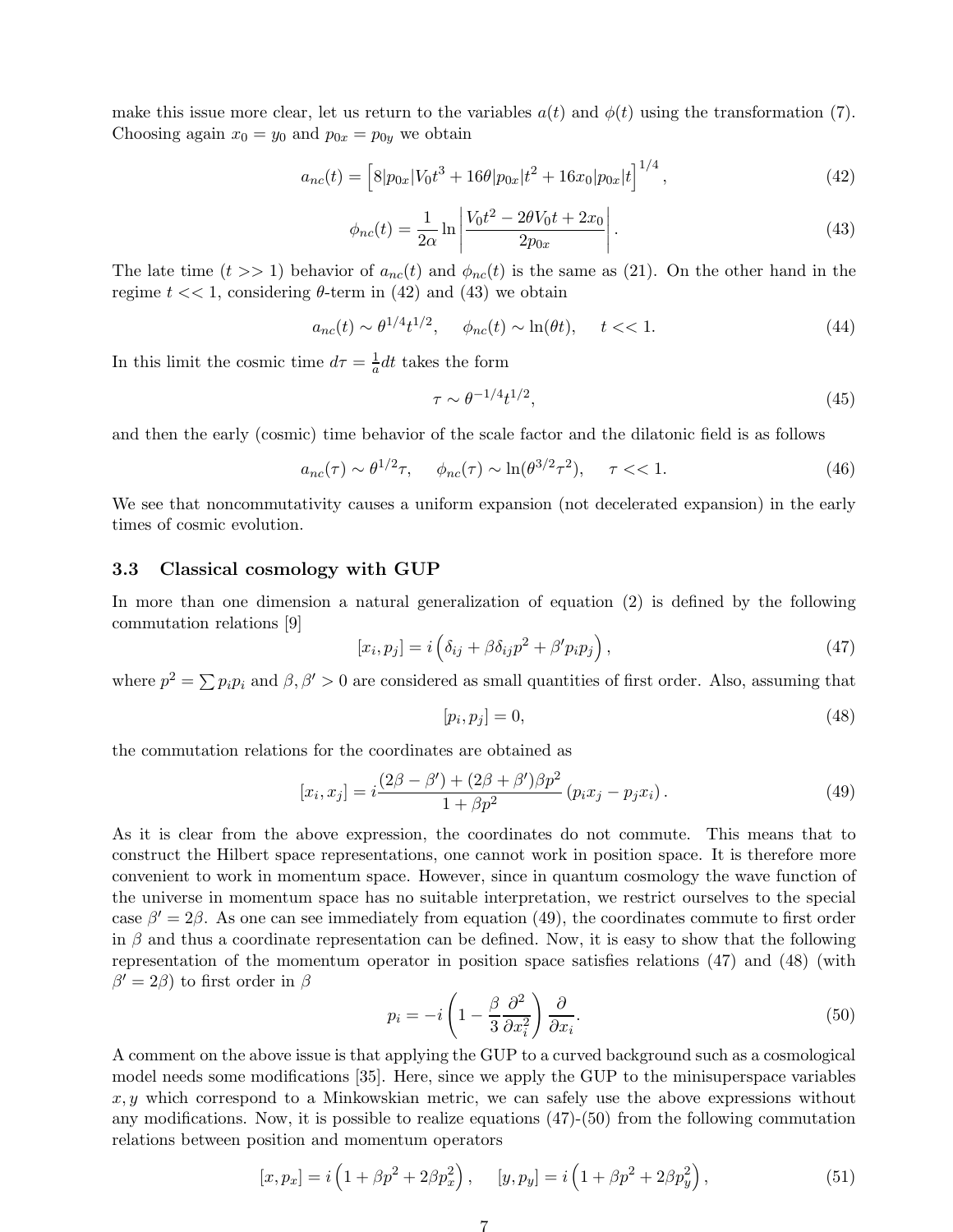$$
[x, p_y] = [y, p_y] = 2i\beta p_x p_y,\tag{52}
$$

$$
[x_i, x_j] = [p_i, p_j] = 0, \quad x_i(i = 1, 2) = x, y, \quad p_i(i = 1, 2) = p_x, p_y.
$$
\n
$$
(53)
$$

Now, before quantizing the model in the GUP framework in the next section, we would like to investigate the effects of classical version of GUP, i.e. classical version of commutation relations (51)-(53) on the above cosmology. As is well known, in classical limit the quantum mechanical commutators should be replaced by the classical Poisson brackets as  $[P,Q] \rightarrow i\hbar P,Q$ . Thus, the GUP in classical phase space changes the Poisson algebra  $(12)$  into their deformed forms as <sup>1</sup>

$$
\{x, p_x\} = 1 + \beta p^2 + 2\beta p_x^2, \quad \{y, p_y\} = 1 + \beta p^2 + 2\beta p_y^2,\tag{54}
$$

$$
\{x, p_y\} = \{y, p_x\} = 2\beta p_x p_y,\tag{55}
$$

$$
\{x_i, x_j\} = \{p_i, p_j\} = 0, \quad x_i(i = 1, 2) = x, y, \quad p_i(i = 1, 2) = p_x, p_y.
$$
\n
$$
(56)
$$

Therefore, the equations of motion read

$$
\dot{x} = \{x, \mathcal{H}\} = -p_x \left(1 - \beta p^2\right), \quad \dot{p}_x = \{p_x, \mathcal{H}\} = -V_0 \left[1 + \beta \left(p_y - p_x\right)^2\right],\tag{57}
$$

$$
\dot{y} = \{y, \mathcal{H}\} = p_y \left(1 + 3\beta p^2\right), \quad \dot{p}_y = \{p_y, \mathcal{H}\} = V_0 \left[1 + \beta \left(p_y - p_x\right) \left(3p_y + p_x\right)\right]. \tag{58}
$$

We see that the deformed classical cosmology form a system of nonlinear coupled differential equations, which are not easy to solve. Thus, to simplify it, we may make some approximations. From equations (57) and (58), we get

$$
\dot{p}_x + \dot{p}_y = 2\beta V_0 \left( p_y^2 - p_x^2 \right),\tag{59}
$$

if in the first approximation we neglect the right hand side of the above equation, we obtain

$$
\dot{p}_x + \dot{p}_y = 0 \Rightarrow p_x + p_y = p_0 = \text{Const.} \tag{60}
$$

Substituting this result in equations (57) and (58), we are led to the following decoupled equations for  $p_x$  and  $p_y$ 

$$
\dot{p_x} = -V_0 \left[ 1 + \beta (p_0 - 2p_x)^2 \right],\tag{61}
$$

$$
\dot{p}_y = V_0 \left[ 1 + \beta \left( 4p_y^2 - p_0^2 \right) \right],\tag{62}
$$

where are immediately integrable with the result

$$
p_x(t) = \frac{1}{2}p_0 - \frac{1}{2\sqrt{\beta}}\tan 2\sqrt{\beta}V_0(t+t_0),
$$
\n(63)

$$
p_y(t) = \frac{1}{2}p_0 + \frac{1}{2\sqrt{\beta}}\tan 2\sqrt{\beta}V_0(t+t_0).
$$
 (64)

Substituting these results into the first equations of the system  $(57)$  and  $(58)$ , we can obtain  $x(t)$  and  $y(t)$  as

$$
x(t) = \frac{p_0}{4} (p_0^2 \beta - 3)t + \frac{p_0}{8V_0 \sqrt{\beta}} \tan 2V_0 \sqrt{\beta} (t + t_0) + \left(\frac{p_0^2}{8V_0} - \frac{3}{8V_0 \beta}\right) \ln \left[\cos 2V_0 \sqrt{\beta} (t + t_0)\right] - \frac{1}{16\beta V_0} \tan^2 2V_0 \sqrt{\beta} (t + t_0),
$$
\n(65)

<sup>&</sup>lt;sup>1</sup>Such deformed Poisson algebra is used in [36] to investigate effects of the deformation on the classical orbits of particles in a central force field and on the Kepler third law. Also, the stability of planetary circular orbits in the framework of such deformed Poisson brackets is considered in [37]. Note that here we deal with modifications of a classical cosmology that become important only at the Planck scale, where the classical description is no longer appropriate and a quantum model is required. However, before quantizing the model we shall provide a deformed classical cosmology. In this classical description of the universe in transition from commutation relation (2) to its Poisson bracket counterpart we keep the parameter  $\beta$  fix as  $\hbar \to 0$ . In string theory this means that the string momentum scale is fixed when its length scale approaches the zero.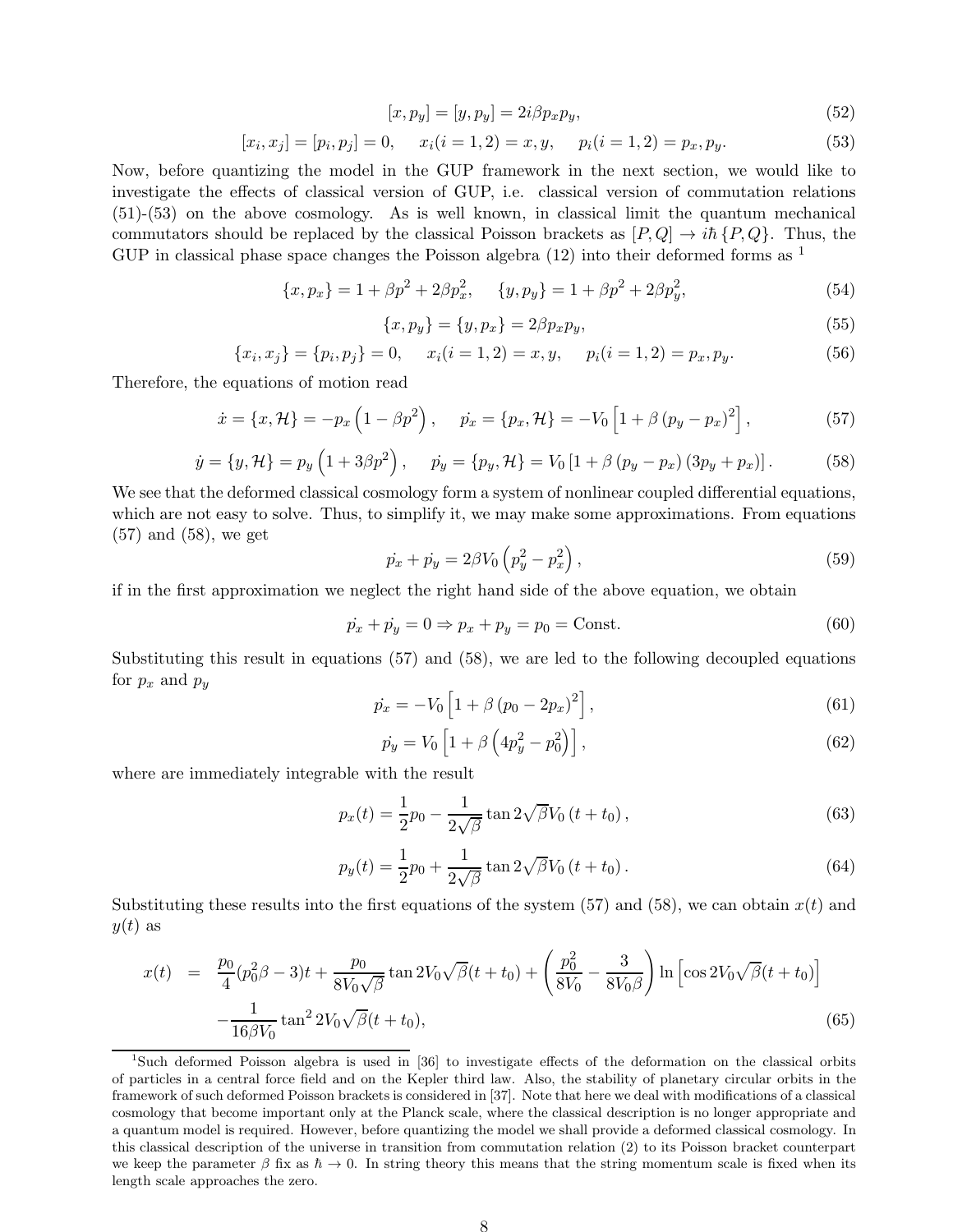$$
y(t) = \frac{p_0}{4} (3p_0^2 \beta - 1)t + \frac{3p_0}{8V_0\sqrt{\beta}} \tan 2V_0 \sqrt{\beta}(t + t_0) - \left(\frac{3p_0^2}{8V_0} - \frac{1}{8V_0\beta}\right) \ln\left[\cos 2V_0 \sqrt{\beta}(t + t_0)\right] + \frac{3}{16\beta V_0} \tan^2 2V_0 \sqrt{\beta}(t + t_0).
$$
\n(66)

It is easy to see that in the limit  $\beta \to 0$ , with a suitable choice of  $t_0$  in terms of  $p_{0x}$ ,  $p_{0y}$  and  $V_0$ , we can recover the ordinary classical cosmology (15) and (16). A comment on the above solutions is that the effects of GUP are important not only in the early but also at late times of the cosmic evolution. In fact, these solutions show that in the GUP framework the quantum gravitational effects may be detected also in large scales.

### 4 Quantization of the model

Now, let us quantize the model described above. As in the classical cosmology, here for comparison purposes between ordinary commutative, noncommutative and GUP, we study the quantum cosmology of the model in these frameworks separately and compare the results.

### 4.1 Commutative quantum cosmology

We first discuss the commutative quantum cosmology of our model. For this purpose we quantize the dynamical variables of the model with the use of canonical quantization procedure that leads to the Wheeler- DeWitt (WD) equation,  $\mathcal{H}\Psi = 0$ . Here, H is the operator form of the Hamiltonian given by (11), and  $\Psi$  is the wave function of the universe, a function of spatial geometry and matter fields, if they exist. With replacement  $p_x \to -i\partial/\partial x$  and similarly for  $p_y$  in (11), the WD equation reads

$$
\left[\frac{\partial^2}{\partial x^2} - \frac{\partial^2}{\partial y^2} + 2V_0(x - y)\right] \Psi(x, y) = 0.
$$
\n(67)

The solutions of the above differential equation are separable and may be written in the form  $\Psi(x, y) =$  $X(x)Y(y)$ , leading to

$$
\frac{d^2X}{dx^2} + (2V_0x - \nu) X = 0, \quad \frac{d^2Y}{dy^2} + (2V_0y - \nu) Y = 0,
$$
\n(68)

where  $\nu$  is a separation constant. Equations (68) have well-known solutions in terms of Airy functions  $Ai(z)$  and  $Bi(z)$ . The functions  $Bi(z)$  are usually omitted because of their divergent behavior in the limit  $z \to \infty$ . Therefore, the eigenfunctions of the WD equation can be written as

$$
\Psi_{\nu}(x,y) = \text{Ai}\left(\frac{\nu - 2V_0x}{(2V_0)^{2/3}}\right) \text{Ai}\left(\frac{\nu - 2V_0y}{(2V_0)^{2/3}}\right). \tag{69}
$$

Now, we impose the boundary condition on these solutions such that at the nonsingular boundary (at  $a = 0$  and  $|\phi| < \infty$ ) the wave function vanishes [34]

$$
\Psi(a = 0, \phi) = 0 \Rightarrow \Psi(x = 0, y = 0) = 0,\tag{70}
$$

which yields

$$
\text{Ai}\left(\frac{\nu}{(2V_0)^{2/3}}\right) = 0 \Rightarrow \nu_n = (2V_0)^{2/3} \alpha_n,\tag{71}
$$

where  $\alpha_n$  is the nth zero of the Airy function Ai(z). We may now write the general solution of the WD equation as a superposition of its eigenfunctions

$$
\Psi(x,y) = \sum_{n=1}^{\infty} c_n \text{Ai}\left(\frac{\nu_n - 2V_0 x}{(2V_0)^{2/3}}\right) \text{Ai}\left(\frac{\nu_n - 2V_0 y}{(2V_0)^{2/3}}\right). \tag{72}
$$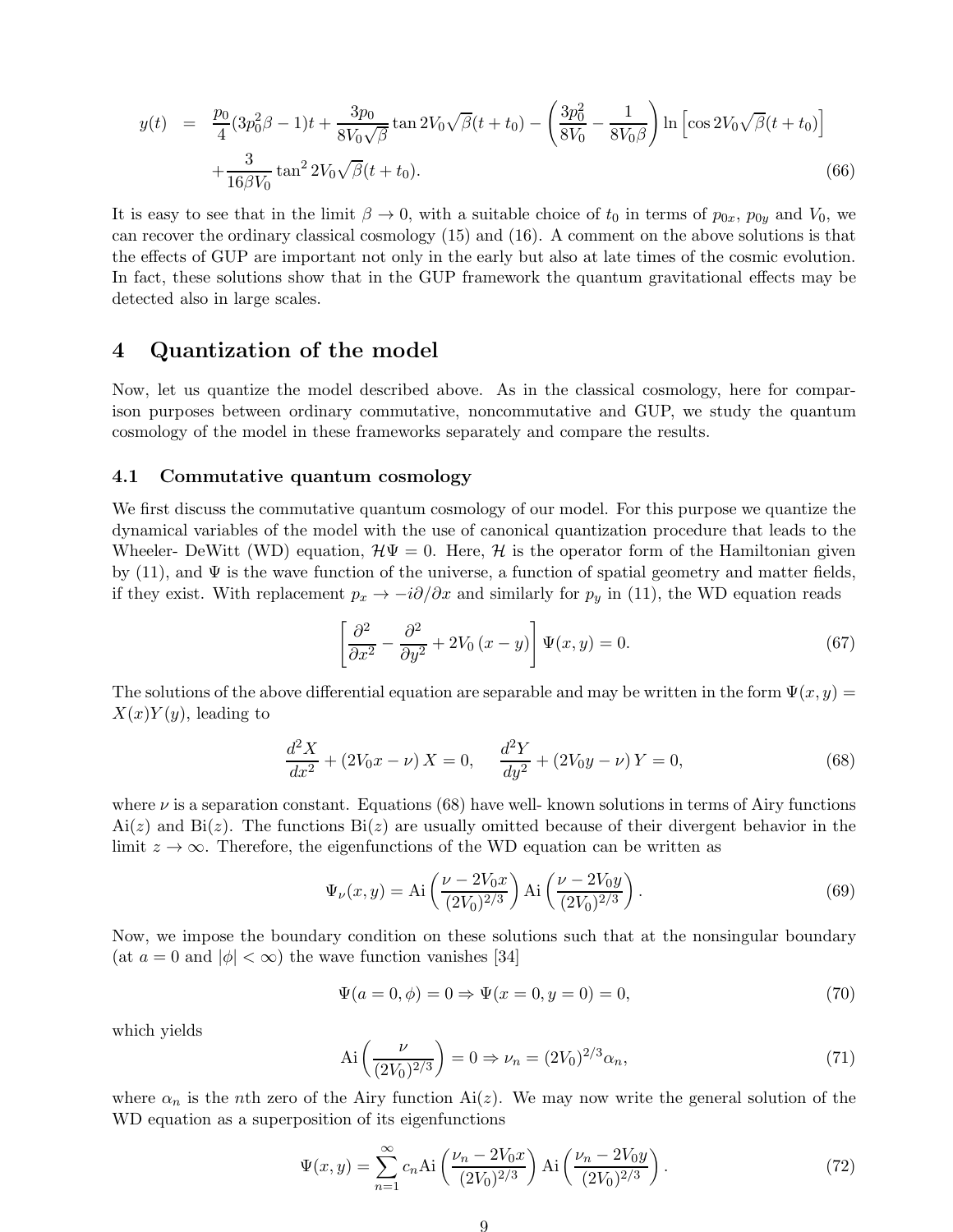

Figure 1: The square of wave function in the commutative case. We take the numerical value  $V_0 = 1$ .

Figure 1 shows the square of wave function of the commutative quantum universe. As is clear from this figure the wave function peaks symmetrically around  $y = 0$ . The largest peaks correspond to some nonzero values  $x_0$  for x and  $\pm y_0$  for y. This means that there are different possible states (correspond to positive and negative dilaton) from which our present universe could have evolved and tunneled in the past, from one state to another.

### 4.2 Noncommutative quantum cosmology

To study noncommutativity at the quantum level, we follow the same procedure as before, namely the canonical transition from classical to quantum mechanics by replacing the Poisson brackets with the corresponding Dirac commutators  $\{,\} \rightarrow -i\,$ . Thus, the commutation relations between our dynamical variables should be modified as follows

$$
[x_{nc}, y_{nc}] = i\theta, \quad [x_{nc}, p_x] = [y_{nc}, p_y] = i. \tag{73}
$$

The corresponding WD equation can be obtained by modification of the operator product in (67) with the Moyal deformed product [25]

$$
\left[ -\frac{1}{2}p_x^2 + \frac{1}{2}p_y^2 + V_0(x - y) \right] * \Psi(x, y) = 0,
$$
\n(74)

Using the definition of the Moyal product (26), it may be shown that

$$
f(x,y) * \Psi(x,y) = f(x_{nc}, y_{nc})\Psi(x,y),
$$
\n(75)

where the relations between the noncommutative variables  $x_{nc}$ ,  $y_{nc}$  and commutative variables x, y are given by (38). Therefor, the noncommutative version of the WD equation can be written as

$$
\left[\frac{\partial^2}{\partial x^2} - \frac{\partial^2}{\partial y^2} + i\theta V_0 \left(\frac{\partial}{\partial x} + \frac{\partial}{\partial y}\right) + 2V_0 (x - y)\right] \Psi(x, y) = 0.
$$
\n(76)

We again separate the solutions into the form  $\Psi(x, y) = X(x)Y(y)$ , which leads to the following equations for the functions  $X(x)$  and  $Y(y)$  with a separation constant  $\nu$ 

$$
\frac{d^2X}{dx^2} + i\theta V_0 \frac{dX}{dx} + (2V_0 x - \nu) X = 0,
$$
  

$$
\frac{d^2Y}{dy^2} - i\theta V_0 \frac{dY}{dy} + (2V_0 y - \nu) Y = 0.
$$
 (77)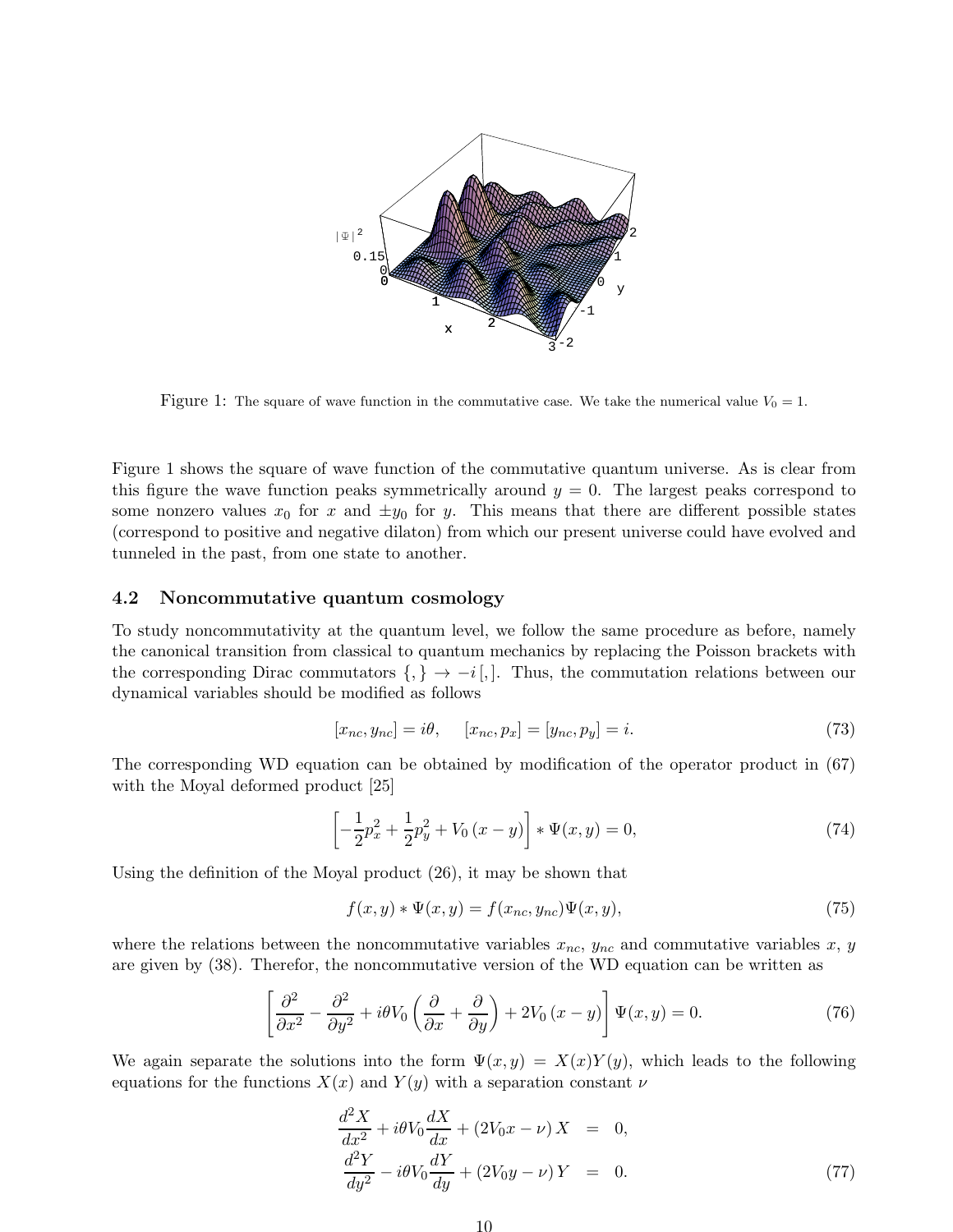

Figure 2: The square of wave function in the noncommutative case. We take the numerical values  $V_0 = 1$  and  $\theta = 2$ .

The solutions of equations (77) can be written in terms of Airy functions as

$$
X(x) = e^{-\frac{i}{2}V_0\theta x} \text{Ai}\left(\frac{\nu - \frac{1}{4}V_0^2\theta^2 - 2V_0x}{(2V_0)^{2/3}}\right),
$$
  
\n
$$
Y(y) = e^{\frac{i}{2}V_0\theta y} \text{Ai}\left(\frac{\nu - \frac{1}{4}V_0^2\theta^2 - 2V_0y}{(2V_0)^{2/3}}\right),
$$
\n(78)

where to recover the commutative solutions in the case of  $\theta = 0$ , we have omitted the functions  $\text{Bi}(z)$ . Thus the eigenfunctions of noncommutative WD equation are as follows

$$
\Psi_{\nu}(x,y) = e^{\frac{i}{2}V_0 \theta(y-x)} \text{Ai}\left(\frac{\nu - \frac{1}{4}V_0^2 \theta^2 - 2V_0 x}{(2V_0)^{2/3}}\right) \text{Ai}\left(\frac{\nu - \frac{1}{4}V_0^2 \theta^2 - 2V_0 y}{(2V_0)^{2/3}}\right). \tag{79}
$$

Note that in the context of our noncommutative model choosing the boundary condition (70) is not trivial and instead we construct the general solution of WD equation as a superposition of eigenfunctions in the form

$$
\Psi(x,y) = \int_{-\infty}^{+\infty} C(\nu)\Psi_{\nu}(x,y)d\nu,
$$
\n(80)

where  $C(\nu)$  can be chosen as a shifted Gaussian weight function  $e^{-a(\nu-b)^2}$ , see Refs. [25]. Figure 2 shows the square of the wave function in the noncommutative case. We see that in this case the peaks occur only for positive values of y (or positive values of dilaton). Also, noncommutivity causes a shift in the minimum of the values of x corresponding to the spacial volume.

### 4.3 Quantum cosmology in GUP framework

In this subsection we focus attention in the study of the quantum cosmology of our model based on the GUP formalism reviewed in the previous section. The corresponding commutation relations are given by (51)-(53). As we have mentioned in the previous section, in the special case when  $\beta' = 2\beta$ , we have the following representations for  $p_x$  and  $p_y$  in the  $x - y$  space which fulfill the commutation relations  $(51)-(53)$ 

$$
p_x = -i\left(1 - \frac{\beta}{3}\frac{\partial^2}{\partial x^2}\right)\frac{\partial}{\partial x}, \quad p_y = -i\left(1 - \frac{\beta}{3}\frac{\partial^2}{\partial y^2}\right)\frac{\partial}{\partial y}.
$$
 (81)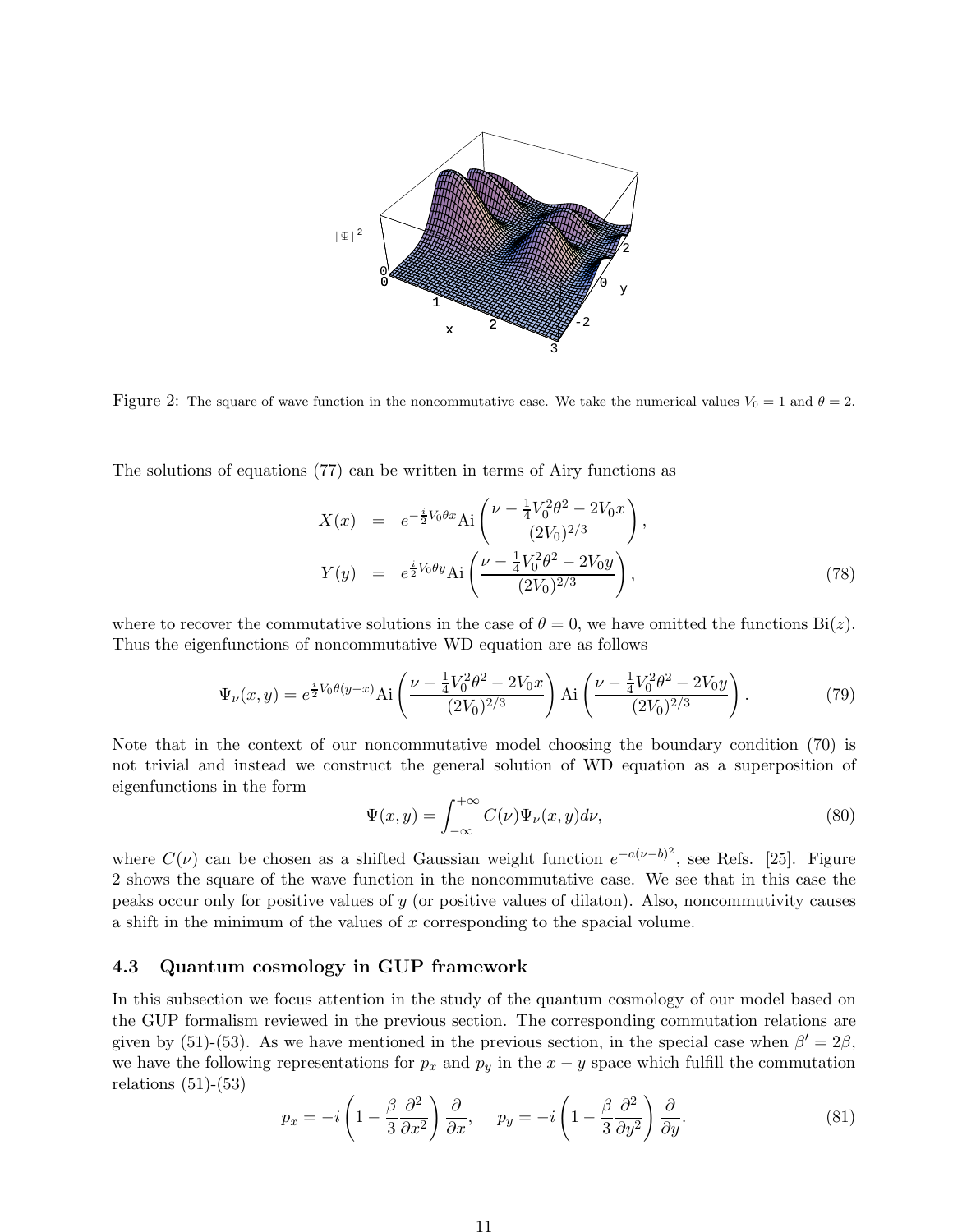Now, using these representations for the momenta in Hamiltonian (11), the WD equation can be written, up to the first order in  $\beta$  as

$$
\left[ -\frac{2}{3}\beta \frac{\partial^4}{\partial x^4} + \frac{\partial^2}{\partial x^2} + \frac{2}{3}\beta \frac{\partial^4}{\partial y^4} - \frac{\partial^2}{\partial y^2} + 2V_0(x - y) \right] \Psi(x, y) = 0.
$$
 (82)

We again separate the solutions into the form  $\Psi(x, y) = X(x)Y(y)$ , leading to

$$
-\frac{2}{3}\beta \frac{d^4 Z_i}{dz_i^4} + \frac{d^2 Z_i}{dz_i^2} + (2V_0 z_i - \nu) Z_i = 0, \quad Z_i(i = 1, 2) = X, Y, \quad z_i(i = 1, 2) = x, y,
$$
 (83)

where  $\nu$  is the separation constant as before. We cannot solve the above fourth order equations analytically, but we can provide an approximation method which in its domain of validity, we need to solve a second order differential equation. Taking  $\beta = 0$  in equations (83) yields the ordinary WD equation where their solutions are given by (69). In the case when  $\beta \neq 0$ , note that the effects of  $\beta$ are important at the Planck scales, i. e. in cosmology language in the very early universe, that is, when the scale factor is small, which in our model means  $x, y \sim 0$ . Thus, if we use the solutions (69) in the β-term of (83), we may obtain some approximate analytical solutions in the region  $x, y \to 0$ . To this end, we write the limiting behavior of the solutions (69) in the region  $x, y \sim 0$  as

$$
Ai\left(\frac{\nu - 2V_0 z}{(2V_0)^{2/3}}\right) \to c_0 + c_1 z + c_2 z^2 + c_3 z^3 + c_4 z^4 + \mathcal{O}(z^5).
$$
 (84)

Therefore, we can replace the fourth derivative of  $X(x)$  and  $Y(y)$  in equations (83) with a constant and thus are led to the following equations

$$
\frac{d^2 Z_i}{dz_i^2} + (2V_0 z_i - \nu) Z_i = \beta_0, \quad Z_i(i = 1, 2) = X, Y, \quad z_i(i = 1, 2) = x, y,
$$
\n(85)

in which  $\beta_0 = 16c_4\beta$ . The solutions of above equation can be written in terms of Airy functions and Hypergeometric functions  ${}_{p}F_{q}(\lbrace a_{1},...,a_{p}\rbrace ;\lbrace b_{1},...,b_{q}\rbrace ;z)$  as

$$
Z(z) = \text{Ai}\left(\frac{\nu - 2V_0 z}{(2V_0)^{2/3}}\right) + \mathcal{A}V_0 \nu \beta_0 \text{Ai}\left(\frac{\nu - 2V_0 z}{(2V_0)^{2/3}}\right) \cdot F_2 \left(\frac{1}{3}; \frac{2}{3}, \frac{4}{3}; \frac{(\nu - 2V_0 z)^3}{36V_0^2}\right) + ..., \tag{86}
$$

where  $A$  is

$$
\mathcal{A} = \frac{32^{2/3}3^{5/6}\pi}{36\Gamma(2/3)},
$$

and ,..., denotes the terms that we have neglected in our approximation proposal. We have also removed the Airy functions Bi(z) from the solutions to recover the solutions (69) in the limit  $\beta \to 0$ . Thus, the eigenfunctions of WD equation (82) read

$$
\Psi_{\nu}(x,y) = \left[ \text{Ai}\left(\frac{\nu - 2V_0x}{(2V_0)^{2/3}}\right) + \mathcal{A}V_0\nu\beta_0\text{Ai}\left(\frac{\nu - 2V_0x}{(2V_0)^{2/3}}\right) \cdot F_2\left(\frac{1}{3}; \frac{2}{3}, \frac{4}{3}; \frac{(\nu - 2V_0x)^3}{36V_0^2}\right) \right] \times \left[ \text{Ai}\left(\frac{\nu - 2V_0y}{(2V_0)^{2/3}}\right) + \mathcal{A}V_0\nu\beta_0\text{Ai}\left(\frac{\nu - 2V_0y}{(2V_0)^{2/3}}\right) \cdot F_2\left(\frac{1}{3}; \frac{2}{3}, \frac{4}{3}; \frac{(\nu - 2V_0y)^3}{36V_0^2}\right) \right].
$$
 (87)

Now, bearing in the mind that in our GUP framework, we have chosen the GUP parameters  $\beta' = 2\beta$ such that the coordinates commute, we can apply the boundary condition (70), also on the GUP wave function, which yields

$$
\text{Ai}\left(\frac{\nu}{(2V_0)^{2/3}}\right) + \mathcal{A}V_0\nu\beta_0\text{Ai}\left(\frac{\nu}{(2V_0)^{2/3}}\right) \cdot F_2\left(\frac{1}{3}; \frac{2}{3}, \frac{4}{3}; \frac{\nu^3}{36V_0^2}\right) = 0. \tag{88}
$$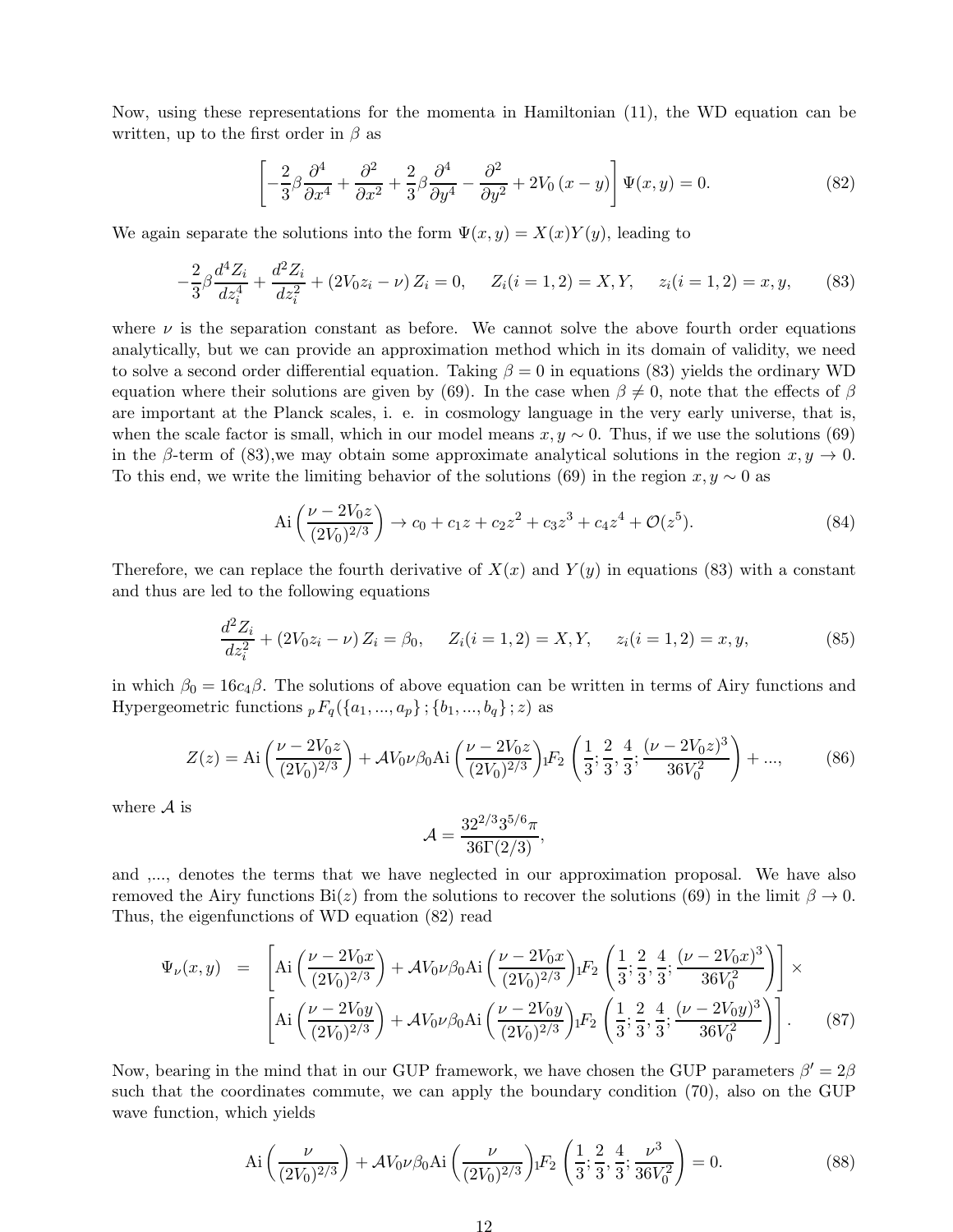

Figure 3: The square of wave function in the GUP case. We take the numerical values  $V_0 = 1$  and  $\beta_0 = 1$ .

Therefore, the general solution of WD equation can be written as

$$
\Psi(x,y) = \sum_{n} c_{n} \left[ \text{Ai}\left(\frac{\nu_{n} - 2V_{0}x}{(2V_{0})^{2/3}}\right) + \mathcal{A}V_{0}\nu_{n}\beta_{0}\text{Ai}\left(\frac{\nu_{n} - 2V_{0}x}{(2V_{0})^{2/3}}\right) \cdot F_{2}\left(\frac{1}{3}; \frac{2}{3}, \frac{4}{3}; \frac{(\nu_{n} - 2V_{0}x)^{3}}{36V_{0}^{2}}\right) \right] \times \left[ \text{Ai}\left(\frac{\nu_{n} - 2V_{0}y}{(2V_{0})^{2/3}}\right) + \mathcal{A}V_{0}\nu_{n}\beta_{0}\text{Ai}\left(\frac{\nu_{n} - 2V_{0}y}{(2V_{0})^{2/3}}\right) \cdot F_{2}\left(\frac{1}{3}; \frac{2}{3}, \frac{4}{3}; \frac{(\nu_{n} - 2V_{0}y)^{3}}{36V_{0}^{2}}\right) \right],
$$
\n(89)

where  $\nu_n$  are the zeros of equation (88). In figure 3 we have plotted the square of wave function when the phase space variables obey GUP relations, for small values of  $x$  and  $y$ . This figure shows only a possible state in the early universe with a negative value for  $y$  and a nonzero positive value of x. Thus, in the context of GUP quantum cosmology our universe emerges from a nonsingular state where the dilaton field has a negative value.

### 5 Conclusions and comparison of the results

In this paper we have studied the effects of noncommutativity and generalized uncertainty relations in phase space, on classical and quantum cosmology of a dilaton model with an exponential dilaton potential. In the case of commutative phase space, the evolution of the classical universe is like the motion of a particle (universe) moving on a plane with a constant acceleration. We have shown that in this case both dynamical variables x and y should be positive which means that only half of the minisuperspace is recovered through the evolution of the universe. In the case when quantum cosmology is considered in the commutative phase space, we have seen that the wave function of the universe peaks symmetrically around  $y = 0$ , which means that the present universe could have evolved from different states with the same values for x but different symmetric values for  $y$ . In the case of noncommutative classical cosmology, the solutions are like the commutative case with a little difference, that is, the noncommutative parameter shows its effect on the initial velocity of the evolution. On the other hand noncommutative quantum cosmology predicts the emergence of the universe from a positive value of  $y$ , that is, from a positive value of the dilaton field. Finally, when the phase space variables obey the GUP relations, the classical cosmology is described by equations (65) and (66), which are more complicated than commutative case. Also, we have presented approximate analytical solutions of quantum cosmology in the GUP framework. These solutions show only one possible state in the early universe with a negative value for  $y$  and a nonzero positive value of  $x$ . Thus, in the context of GUP quantum cosmology the early universe emerges from a nonsingular state where the dilaton field has a negative value.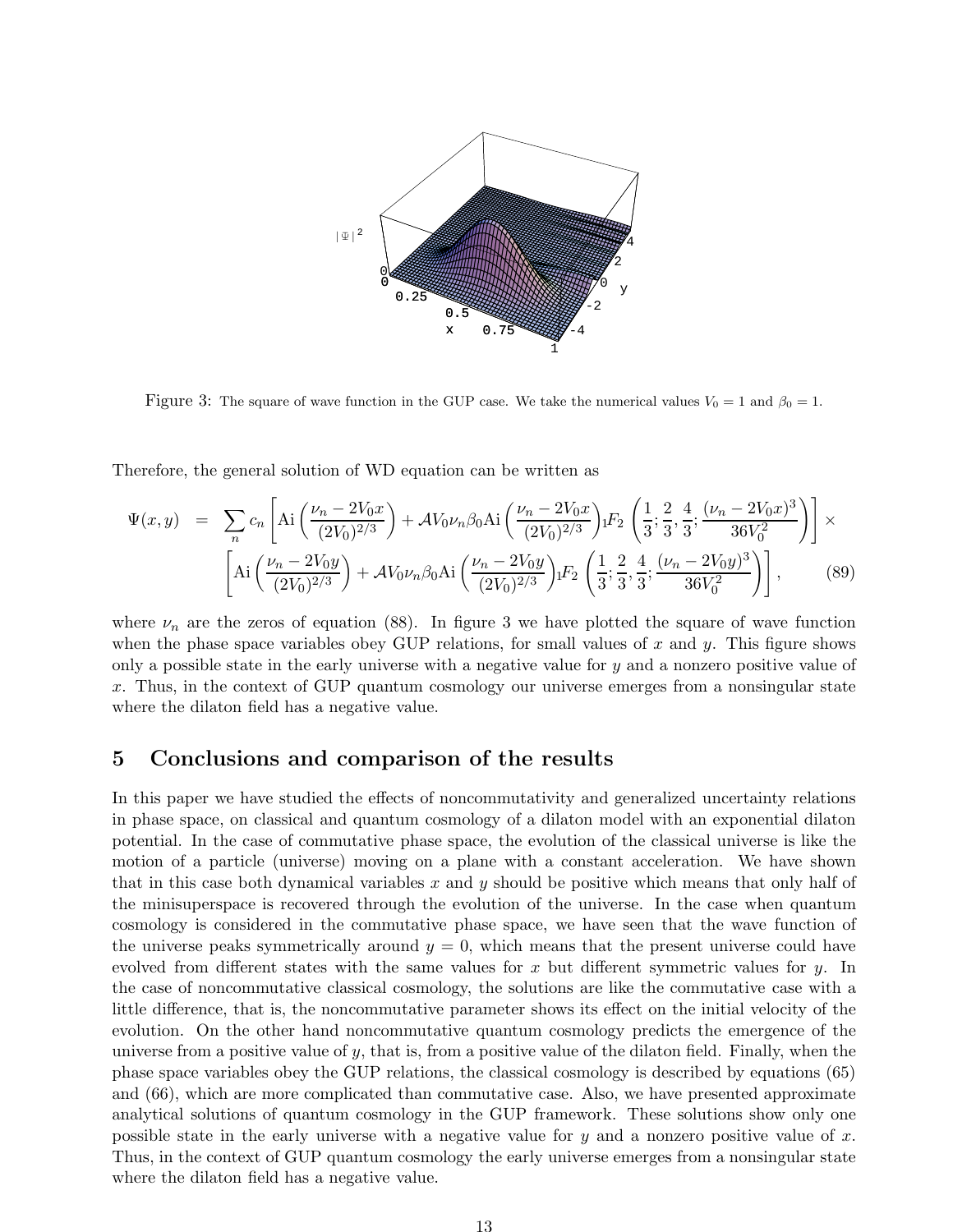#### Acknowledgement

The author would like to thank H. R. Sepangi for a careful reading of the manuscript and useful comments.

## References

- [1] M. Gasperini and G. Veneziano, Mod. Phys. Lett. A 8 (1993) 3701 M. Gasperini and G. Veneziano, Phys. Rev. D 50 (1994) 2519
- [2] M. Gasperini, Birth of the Universe in String Cosmology, (arXiv: gr-qc/9706037)
- [3] J. E. Lidsey, D. Wands and E. J. Copeland, Phys. Rep. C 337 (2000) 343 (arXiv: hep-th/9909061) G. Veneziano, String Cosmology: The Pre- Big Bang Scenario (arXiv: hep-th/0002094) F. Quevedo, Class. Quantum Grav. 19 (2002) 5721 (arXiv: hep-th/0210292)
- [4] U. H. Danielsson, Class. Quantum Grav. 22 (2005) S1-S40 (arXiv: hep-th/0409274)
- [5] G. Veneziano, *Phys. Lett.* B **265** (1991) 287 M. Gasperini and G. Veneziano, Astropart. Phys. 1 (1993) 317
- [6] M. Gasperini, Dilaton Cosmology and Phenomenology, (arXiv: hep-th/0702166)
- [7] A. A. Tseytlin and C. Vafa, Nucl. Phys. B 372 (1992) 443 S. Capozziello and R. de Ritis, Int. J. Mod. Phys. D 2 (1993) 373 E. J. Copeland, A. Lahiri and D. Wands, Phys. Rev. D 50 (1994) 4868 S. Capozziello, G. Lambiase and R. Capaldo, Int. J. Mod. Phys. D 8 (1999) 213 (arXiv: grqc/9805046)
- [8] D. J. Gross and P. F. Mende, Nucl. Phys. B 303, (1988) 407 D. Amati, M. Ciafaloni and G. Veneziano, *Phys. Lett.* B **216** (1989) 41 M. Kato, Phys. Lett. B 245 (1990) 43 S. de Haro, J. High Energy Phys. JHEP 10 (1998) 023 L. G. Garay, Int. J. Mod. Phys. A 10 (1995) 145 (arXiv: gr-qc/9403008) K. Konishi, G. Paffuti and P. Provero, Phys. Lett. B 234 (1990) 276
- [9] A. Kempf, G. Mangano and R. B. Mann, Phys. Rev. D 52 (1995) 1108 (arXiv: hep-th/9412167)
- [10] A. Kempf and G. Mangano, Phys. Rev. D 55 (1997) 7909 (arXiv: hep-th/9612084)
- [11] M. Maggiore, Phys. Lett. B 319 (1993) 83 M. Maggiore, Phys. Rev. D 49 (1994) 5182 A. Kempf, J. Math. Phys. 35 (1994) 4483 R. J. Adler and D. I. Santiago, Mod. Phys. Lett. A 14 (1999) 1371 A. Kempf, Phys. Rev. D 63 (2001) 083514 A. Kempf and J. C. Niemeyer, Phys. Rev. D 64 (2001) 103501 L. N. Chang, D. Minic, N. Okamura and T. Takeuchi, Phys. Rev. D 65 (2002) 125027 H. Hinvichsen and A. Kempf, J. Math. Phys. 37 (1996) 2121
- [12] H. Snyder, Phys. Rev. 71 (1947) 38
- [13] A. Connes, Noncommutative Geometry (New York: Academic Press) (1994) A. Connes, J. Math. Phys. 41 (2000) 3832 (arXiv: hep-th/0003006)
- [14] J. C. Varilly, An Introduction to Noncommutative Geometry, Lectures at EMS Summer School on NCG and Applications (Sept 2007) (arXiv: physics/9709045)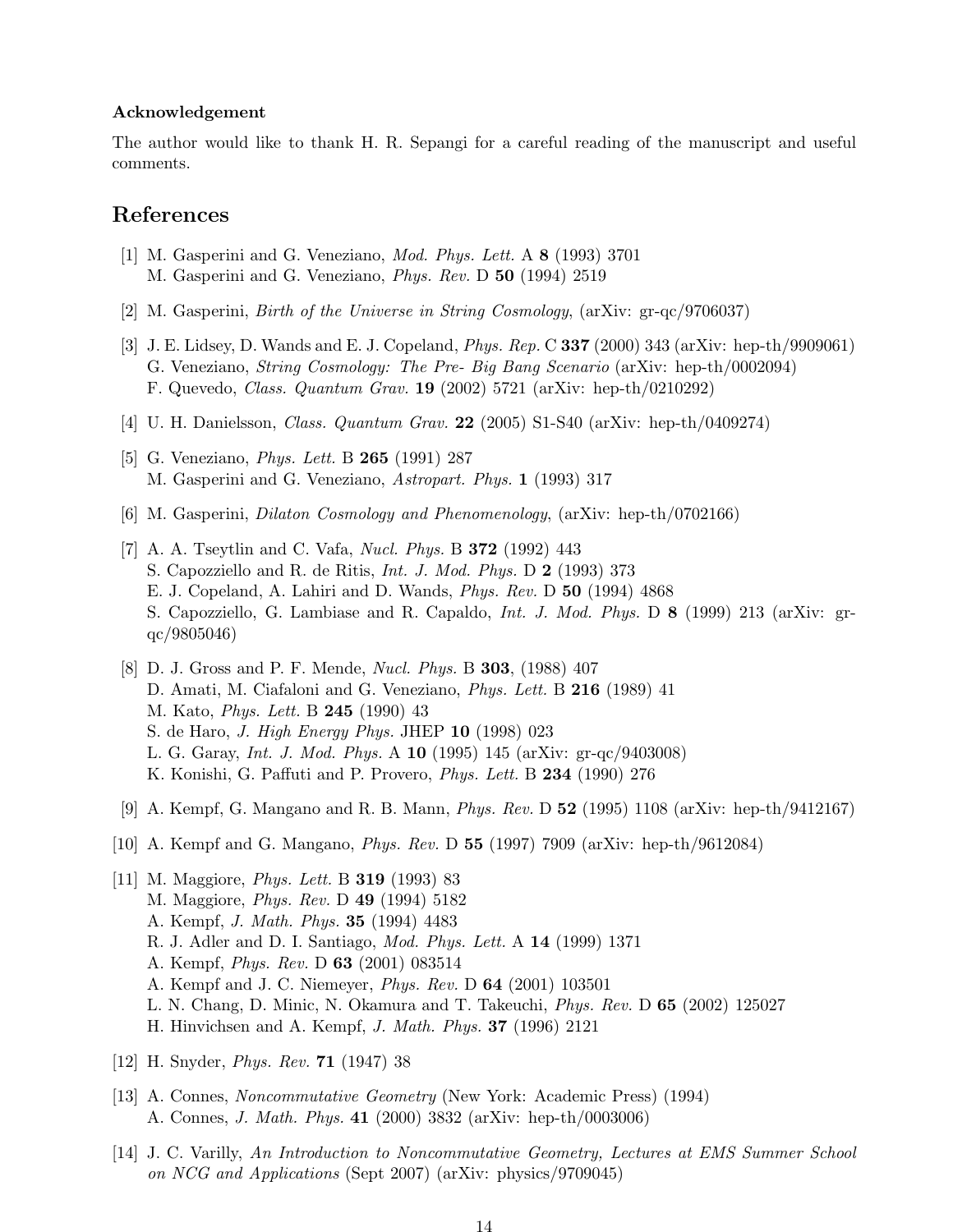- [15] M. R. Douglas and N. A. Nekrasov, Rev. Mod. Phys. 73 (2001) 977 (arXiv: hep-th/0106048)
- [16] T. Banks, W. Fischler, S. H. Shenker and L. Susskind, Phys. Rev. D 55 (1997) 5112 (arXiv: hep-th/9610043)
- [17] N. Seiberg and E. Witten, J. High Energy Phys. JHEP09 (1999) 032 (arXiv: hep-th/9908142)
- [18] S. Minwalla, M. Van Raamsdonk and N. Seiberg, J. High Energy Phys. JHEP02 (2000) 020 (arXiv: hep-th/9912072)
- [19] S. M. Carroll, J. A. Harvey, V. A. Kostelesky, C. D. Lane and T. Okamoto, (2001) Phys. Rev. Lett. 87 (2001) 141601 (arXiv: hep-th/0105082) C. E. Carlson, C. D. Carone and R. F. Lebed, Phys. Lett. B 518 (2001) 201 (arXiv: hepph/0107291) C. E. Carlson ,C. D. Carone and R. F. Lebed, Phys. Lett. B 549 (2002) 337 (arXiv: hepph/0209077)
- [20] R. J. Szabo, Phys. Rep. 378 (2003) 207 (arXiv: hep-th/0109162) M. R. Douglas and N. A. Nekrasov, Rev. Mod. Phys. 73 (2001) 977 (arXiv: hep-th/0106048)
- [21] I. Bars, Nonperturbative effects of extreme localization in noncommutative geometry (2001) (arXiv: hep-th/0109132)
- [22] J. Gamboa, M. Loewe and J. S. Rojas, Phys. Rev. D 64 (2001) 067901 (arXiv: hep-th/0010220) A. E. F. Djemai and H. Smail, Commun. Theor. Phys. 41 (2004) 837 (arXiv: hep-th/0309006) L. Mezincescu, Star operation in quantum mechanics (arXiv: hep-th/0007046)
- [23] J. M. Romero, J. A. Satiago and D. Vergara, *Phys. Lett.* A 310 (2003) 9 (arXiv: hep-th/0211165) M. Przanowski and J. Tosiek, Acta Phys. Pol. B 30 (1999) 179
- [24] A. E. F. Djemai, On noncommutative classical mechanics (arXiv: hep-th/0309034)
- [25] H. Garcia-Compean, O. Obregon and C. Ramirez, Phys. Rev. Lett. 88 (2002) 161301 (arXiv: hep-th/0107250) G. D. Barbosa and N. Pinto-Neto, Phys. Rev. D 70 (2004) 103512 (arXiv: hep-th/0407111) G. D. Barbosa, Phys. Rev. D 71 (2005) 063511 (arXiv: hep-th/0408071) L. O. Pimentel and C. Mora, Gen. Rel. Grav. 37 (2005) 817 (arXiv: gr-qc/0408100) L. O. Pimentel and O. Obregon, Gen. Rel. Grav. 38 (2006) 553 B. Vakili, N. Khosravi and H. R. Sepangi, Class. Quantum Grav. 24 (2007) 931 (arXiv: grqc/0701075) E. Mena, O. Obregon and M. Sabido, WKB-type Approximation to Noncommutative Quantum Cosmology (arXiv: gr-qc/0701097)
- [26] M. I. Beciu, Noncommutative cosmology (arXiv: gr-qc/0305077)
- [27] F. Darabi, A. Rezaei-Aghdam and A. R. Rastkar, Phys. Lett. B 615 (2005) 141 (arXiv: grqc/0412089)
- [28] N. Khosravi, S. Jalalzadeh and H. R. Sepangi, J. High Energy Phys. JHEP0601 (2006)134 (arXiv: hep-th/0601116)
- [29] M. V. Battisti and G. Montani, Phys. Lett. B 656 (2007) 96 (arXiv: gr-qc/0703025) M. V. Battisti and G. Montani, Phys. Rev. D 77 (2008) 023518 (arXiv: 0707.2726 [gr-qc]) B. Vakili and H. R. Sepangi, Phys. Lett. B 651 (2007) 79 (arXiv: 0706.0273 [gr-qc])
- [30] M. V. Battisti and G. Montani, AIP Conf. Proc. 966 (2008) 219 (arXiv: 0709.4610 [gr-qc])